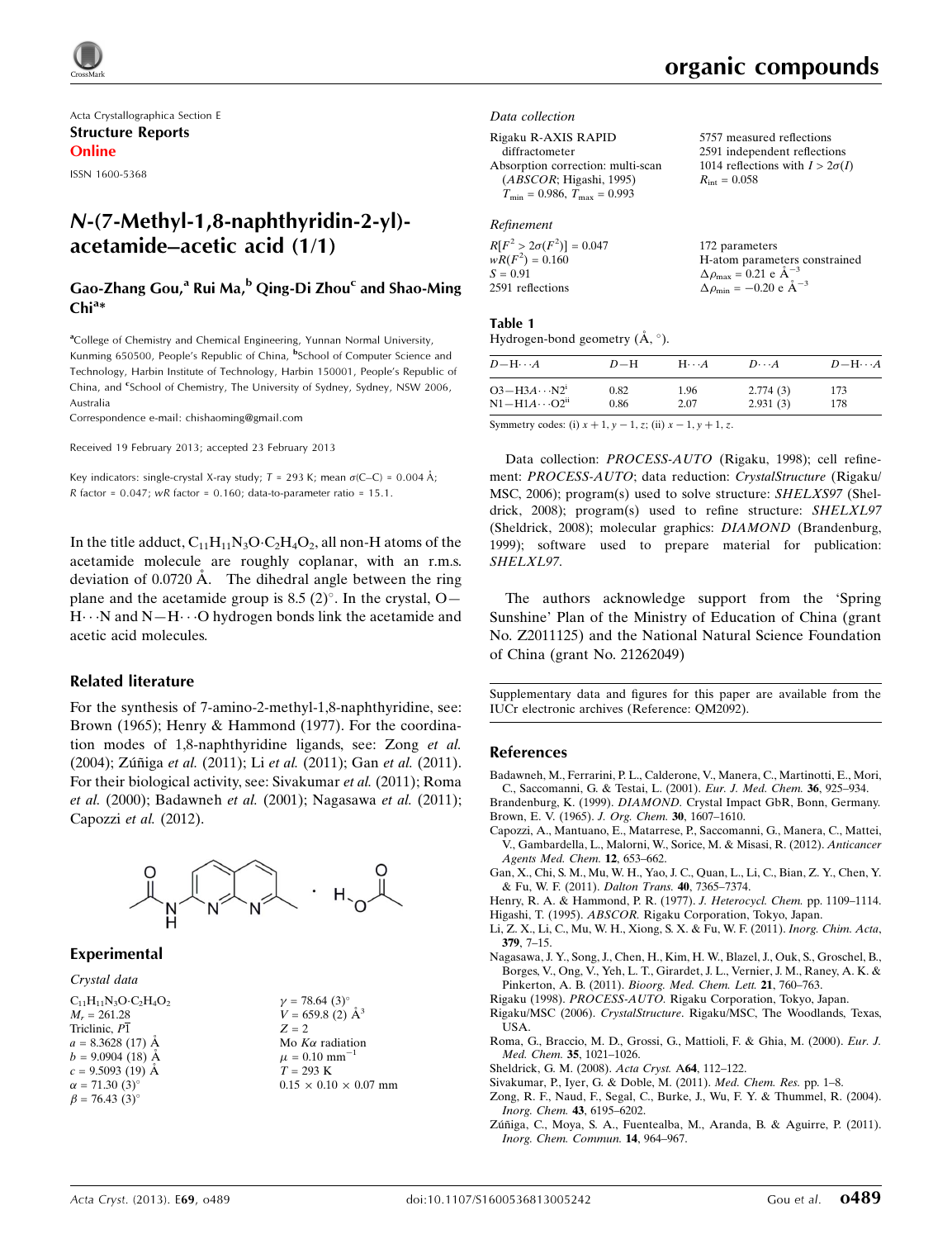# **supporting information**

*Acta Cryst.* (2013). E**69**, o489 [doi:10.1107/S1600536813005242]

# *N***-(7-Methyl-1,8-naphthyridin-2-yl)acetamide–acetic acid (1/1)**

## **Gao-Zhang Gou, Rui Ma, Qing-Di Zhou and Shao-Ming Chi**

#### **S1. Comment**

The structure and chemical properties of the 1,8-naphthyridine ring system are interesting to both synthetic and pharmaceutical organic chemists. They can act as monodendate, chelating bidendate and dinuclear bridging ligands(Zong *et al.*, 2004; Zúñiga *et al.*, 2011; Li *et al.*, 2011; Gan *et al.*, 2011). They have also found use as anti-bacterial(Sivakumar *et al.*, 2011), anti-inflammatory(Roma *et al.*, 2000), anti-hypertensive(Badawneh *et al.*, 2001) and anti-cancer drugs(Nagasawa *et al.*, 2011; Capozzi *et al.*, 2012). Herein we report the synthesis and structure of the title co-crystal,  $C_{11}H_{11}N_3O.C_2H_4O_2.$ 

The structure of the title complex is shown in Fig. 1 and Fig. 2 and the hydrogen-bond geometry is given in Table. 1. The planes defined by 7-acetamino-2–methyl-1,8-naphthyridine and acetic acid have root mean square (r.m.s.) deviations of 0.0720 Å and 0.0014 Å and the angle between the planes is 8.66 (19) °. There are two, O—H…N and N—H…O, intermolecular hydrogen bonds between 7-acetamino-2-methyl-1,8-naphthyridine and acetic acid, which link the molecules to form layered units. The  $O(3) \cdot \cdot \cdot N(2)$  and  $N(1) \cdot \cdot \cdot O(2)$  distances are 2.782 (4) and 2.941 (4) Å and the angles  $O(3)$ —H(3A)···N(2) and N(1)—H(1A)···O(2) are 173.1 (4)° and 178.0 (2)°. The complementarity of the hydrogenbonding interactions make the hydrogen-bonded units stable. The stability of these units may explain the difficulty in separating the two components *via* chromatography. The distances between the adjacent parallel planes are 2.960 (4) and 3.349 (4) Å. The weak C—H…N contacts have a H…N distance of 2.666 (3) Å.

### **S2. Experimental**

7-amino-2-methyl-1,8-naphthyridine(Brown, 1965; Henry & Hammond, 1977)(4.00 g, 0.025 mol) was added to an acetic anhydride (15 ml) solution in an atmosphere of nitrogen. The mixture was stirred at room temperature for 1 h. Followed by slow cooling to room temperature which gave flaky straw-colored crystals. Yield: 3.97 g (78%). In the co-crystal complex, the acetic acid component is formed from the reagent (acetic anhydride) used.

#### **S3. Refinement**

H atoms were placed in calculated positions. The H atoms were constrained to an ideal geometry (C—H =0.96 Å, N—H =0.86 Å and O—H = 0.85 Å) and refined as riding atoms with  $U_{iso}(H) = 1.2 \text{Ueq}(C)$  or 1.5Ueq(methyl C),  $U_{iso}(H) =$ 1.2Ueq(N) and  $U_{iso}(H) = 1.5$ Ueq(O).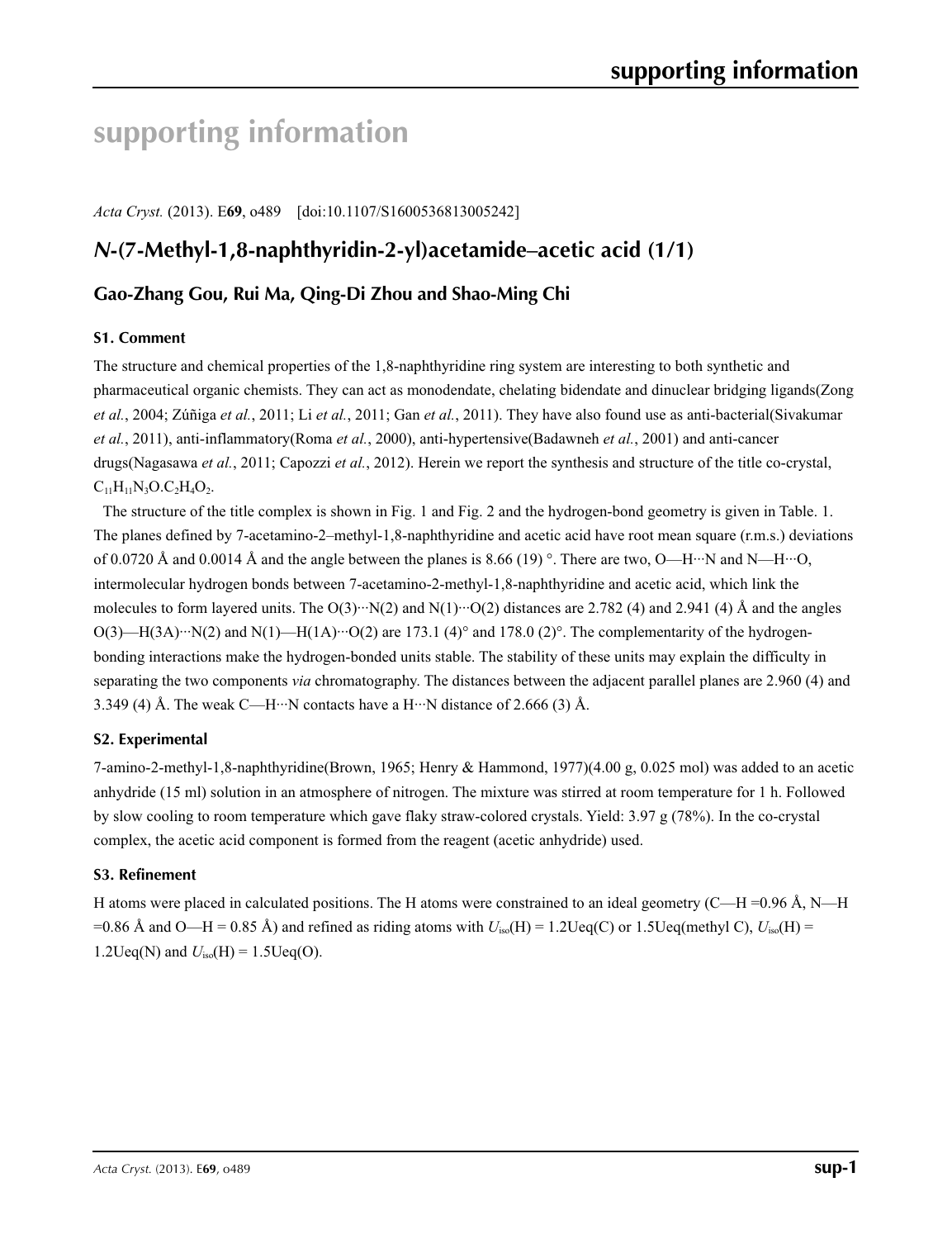

### **Figure 1**

The molecular structure of the title complex with atom labels and 30% probability displacement ellipsoids.



## **Figure 2**

A view of the crystal packing. Hydrogen bonds are shown as black dashed lines, while weak contacts as blue ones.

#### *N***-(7-Methyl-1,8-naphthyridin-2-yl)acetamide–acetic acid (1/1)**

| Crystal data                      |                                        |
|-----------------------------------|----------------------------------------|
| $C_{11}H_{11}N_3O·C_2H_4O_2$      | $Z = 2$                                |
| $M_r = 261.28$                    | $F(000) = 276$                         |
| Triclinic, P1                     | $D_x = 1.315$ Mg m <sup>-3</sup>       |
| $a = 8.3628(17)$ Å                | Mo Ka radiation, $\lambda = 0.71073$ Å |
| $b = 9.0904(18)$ Å                | Cell parameters from 25 reflections    |
| $c = 9.5093$ (19) Å               | $\theta$ = 3.1–26.0°                   |
| $\alpha$ = 71.30 (3) <sup>o</sup> | $\mu = 0.10$ mm <sup>-1</sup>          |
| $\beta$ = 76.43 (3) <sup>o</sup>  | $T = 293 \text{ K}$                    |
| $\gamma = 78.64(3)$ °             | Flaky, yellow                          |
| $V = 659.8$ (2) Å <sup>3</sup>    | $0.15 \times 0.10 \times 0.07$ mm      |
|                                   |                                        |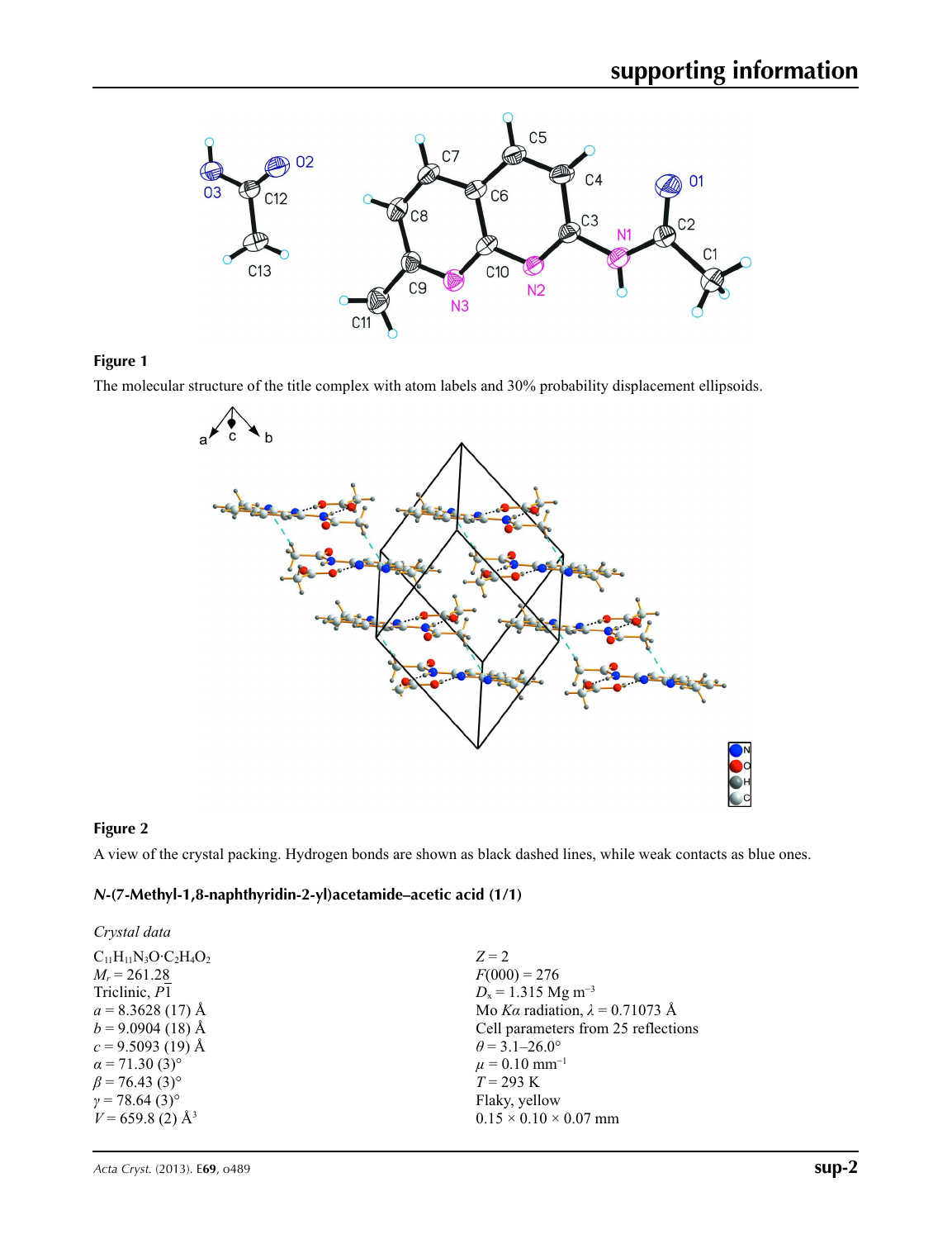*Data collection*

| Rigaku R-AXIS RAPID<br>diffractometer<br>Radiation source: fine-focus sealed tube<br>Graphite monochromator<br>$\omega$ scans<br>Absorption correction: multi-scan<br>(ABSCOR; Higashi, 1995)<br>$T_{\min}$ = 0.986, $T_{\max}$ = 0.993<br>Refinement | 5757 measured reflections<br>2591 independent reflections<br>1014 reflections with $I > 2\sigma(I)$<br>$R_{\text{int}} = 0.058$<br>$\theta_{\text{max}} = 26.0^{\circ}, \theta_{\text{min}} = 3.1^{\circ}$<br>$h = -10 \rightarrow 10$<br>$k = -11 \rightarrow 10$<br>$l = -11 \rightarrow 11$ |
|-------------------------------------------------------------------------------------------------------------------------------------------------------------------------------------------------------------------------------------------------------|------------------------------------------------------------------------------------------------------------------------------------------------------------------------------------------------------------------------------------------------------------------------------------------------|
| Refinement on $F^2$                                                                                                                                                                                                                                   | Secondary atom site location: difference Fourier                                                                                                                                                                                                                                               |
| Least-squares matrix: full                                                                                                                                                                                                                            | map                                                                                                                                                                                                                                                                                            |
| $R[F^2 > 2\sigma(F^2)] = 0.047$                                                                                                                                                                                                                       | Hydrogen site location: inferred from                                                                                                                                                                                                                                                          |
| $wR(F^2) = 0.160$                                                                                                                                                                                                                                     | neighbouring sites                                                                                                                                                                                                                                                                             |
| $S = 0.91$                                                                                                                                                                                                                                            | H-atom parameters constrained                                                                                                                                                                                                                                                                  |
| 2591 reflections                                                                                                                                                                                                                                      | $w = 1/[\sigma^2(F_0^2) + (0.0724P)^2]$                                                                                                                                                                                                                                                        |
| 172 parameters                                                                                                                                                                                                                                        | where $P = (F_0^2 + 2F_c^2)/3$                                                                                                                                                                                                                                                                 |
| 0 restraints                                                                                                                                                                                                                                          | $(\Delta/\sigma)_{\text{max}}$ < 0.001                                                                                                                                                                                                                                                         |
| Primary atom site location: structure-invariant                                                                                                                                                                                                       | $\Delta\rho_{\text{max}} = 0.21 \text{ e } \text{\AA}^{-3}$                                                                                                                                                                                                                                    |
| direct methods                                                                                                                                                                                                                                        | $\Delta\rho_{\rm min}$ = -0.20 e Å <sup>-3</sup>                                                                                                                                                                                                                                               |

#### *Special details*

**Geometry**. All e.s.d.'s (except the e.s.d. in the dihedral angle between two l.s. planes) are estimated using the full covariance matrix. The cell e.s.d.'s are taken into account individually in the estimation of e.s.d.'s in distances, angles and torsion angles; correlations between e.s.d.'s in cell parameters are only used when they are defined by crystal symmetry. An approximate (isotropic) treatment of cell e.s.d.'s is used for estimating e.s.d.'s involving l.s. planes.

**Refinement**. Refinement of  $F^2$  against ALL reflections. The weighted R-factor wR and goodness of fit *S* are based on  $F^2$ , conventional *R*-factors *R* are based on *F*, with *F* set to zero for negative  $F^2$ . The threshold expression of  $F^2 > \sigma(F^2)$  is used only for calculating *R*-factors(gt) *etc*. and is not relevant to the choice of reflections for refinement. *R*-factors based on *F*<sup>2</sup> are statistically about twice as large as those based on *F*, and *R*- factors based on ALL data will be even larger.

*Fractional atomic coordinates and isotropic or equivalent isotropic displacement parameters (Å<sup>2</sup>)* 

|                  | $\boldsymbol{\chi}$ | $\mathcal{Y}$ | $\boldsymbol{Z}$ | $U_{\rm iso}*/U_{\rm eq}$ |  |
|------------------|---------------------|---------------|------------------|---------------------------|--|
| N2               | 0.0316(3)           | 0.2121(2)     | 0.5279(2)        | 0.0452(6)                 |  |
| N <sub>3</sub>   | 0.2361(3)           | 0.1068(3)     | 0.3663(3)        | 0.0504(7)                 |  |
| O <sub>3</sub>   | 0.9707(3)           | $-0.5868(2)$  | 0.2515(2)        | 0.0681(7)                 |  |
| H <sub>3</sub> A | 0.9822              | $-0.6417$     | 0.3366           | $0.102*$                  |  |
| C <sub>6</sub>   | 0.1937(4)           | $-0.0352(3)$  | 0.6338(3)        | 0.0449(8)                 |  |
| C10              | 0.1549(4)           | 0.0928(3)     | 0.5099(3)        | 0.0462(8)                 |  |
| C <sub>3</sub>   | $-0.0509(4)$        | 0.2067(3)     | 0.6651(3)        | 0.0476(8)                 |  |
| C4               | $-0.0218(4)$        | 0.0819(3)     | 0.7965(3)        | 0.0551(9)                 |  |
| H4A              | $-0.0838$           | 0.0818        | 0.8915           | $0.066*$                  |  |
| O <sub>2</sub>   | 0.7624(3)           | $-0.4612(2)$  | 0.3776(3)        | 0.0735(8)                 |  |
| C <sub>5</sub>   | 0.1006(4)           | $-0.0375(3)$  | 0.7772(3)        | 0.0541(9)                 |  |
| H <sub>5</sub> A | 0.1223              | $-0.1213$     | 0.8603           | $0.065*$                  |  |
| N <sub>1</sub>   | $-0.1743(3)$        | 0.3336(3)     | 0.6728(3)        | 0.0537(8)                 |  |
| H <sub>1</sub> A | $-0.1948$           | 0.3949        | 0.5872           | $0.064*$                  |  |
| O <sub>1</sub>   | $-0.2586(3)$        | 0.2989(3)     | 0.9261(2)        | 0.0799(8)                 |  |
| C7               | 0.3229(4)           | $-0.1511(3)$  | 0.6026(4)        | 0.0559(9)                 |  |
|                  |                     |               |                  |                           |  |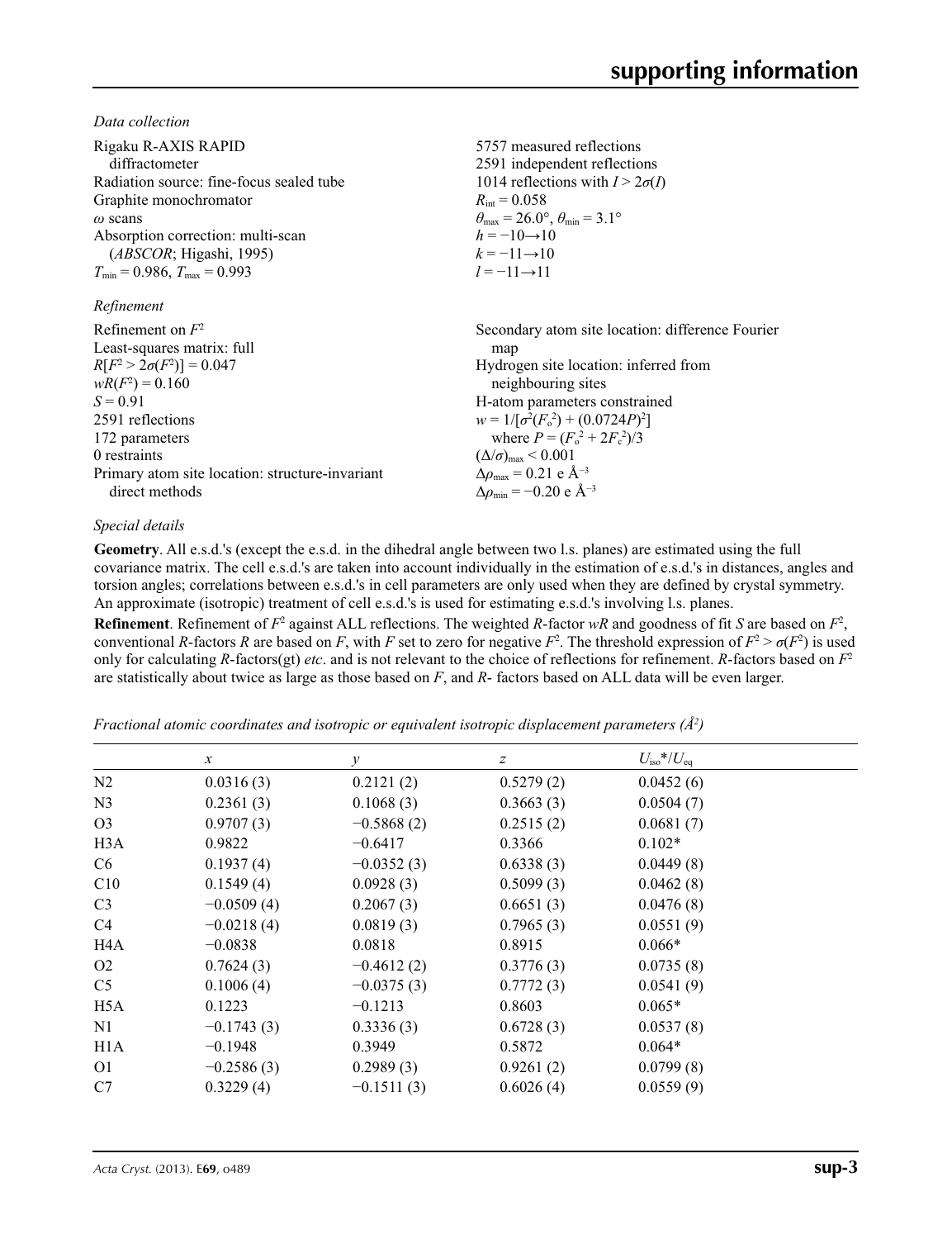| H7A              | 0.3533       | $-0.2369$    | 0.6808    | $0.067*$   |
|------------------|--------------|--------------|-----------|------------|
| C12              | 0.8447(4)    | $-0.4767(3)$ | 0.2609(4) | 0.0577(9)  |
| C8               | 0.4028(4)    | $-0.1383(3)$ | 0.4598(4) | 0.0564(9)  |
| H8A              | 0.4878       | $-0.2153$    | 0.4384    | $0.068*$   |
| C <sub>1</sub>   | $-0.3839(4)$ | 0.5235(3)    | 0.7581(3) | 0.0659(10) |
| H1B              | $-0.4453$    | 0.5463       | 0.8492    | $0.099*$   |
| H1C              | $-0.4594$    | 0.5117       | 0.7016    | $0.099*$   |
| H <sub>1</sub> D | $-0.3215$    | 0.6079       | 0.6984    | $0.099*$   |
| C9               | 0.3559(4)    | $-0.0064(3)$ | 0.3426(3) | 0.0504(8)  |
| C11              | 0.4429(5)    | 0.0117(4)    | 0.1835(4) | 0.0734(11) |
| H11A             | 0.3959       | 0.1073       | 0.1191    | $0.110*$   |
| H11B             | 0.4302       | $-0.0754$    | 0.1526    | $0.110*$   |
| H11C             | 0.5587       | 0.0150       | 0.1761    | $0.110*$   |
| C <sub>2</sub>   | $-0.2675(4)$ | 0.3748(3)    | 0.7971(4) | 0.0549(9)  |
| C13              | 0.8161(5)    | $-0.3725(4)$ | 0.1088(4) | 0.0802(12) |
| H13A             | 0.7230       | $-0.2939$    | 0.1209    | $0.120*$   |
| H13B             | 0.7938       | $-0.4339$    | 0.0519    | $0.120*$   |
| H13C             | 0.9131       | $-0.3229$    | 0.0561    | $0.120*$   |
|                  |              |              |           |            |

*Atomic displacement parameters (Å2 )*

|                | $U^{11}$   | $L^{22}$   | $\mathcal{L}^{\beta 3}$ | $U^{12}$      | $U^{13}$      | $L^{23}$      |
|----------------|------------|------------|-------------------------|---------------|---------------|---------------|
| N2             | 0.0466(16) | 0.0427(13) | 0.0422(14)              | 0.0025(11)    | $-0.0123(12)$ | $-0.0088(10)$ |
| N <sub>3</sub> | 0.0497(17) | 0.0534(14) | 0.0479(15)              | $-0.0011(13)$ | $-0.0106(13)$ | $-0.0165(11)$ |
| O <sub>3</sub> | 0.0696(17) | 0.0648(13) | 0.0544(14)              | 0.0067(12)    | $-0.0116(12)$ | $-0.0051(10)$ |
| C <sub>6</sub> | 0.049(2)   | 0.0403(15) | 0.0454(17)              | 0.0008(14)    | $-0.0183(15)$ | $-0.0089(13)$ |
| C10            | 0.046(2)   | 0.0418(16) | 0.0518(19)              | 0.0017(14)    | $-0.0195(16)$ | $-0.0124(14)$ |
| C <sub>3</sub> | 0.050(2)   | 0.0474(16) | 0.0463(18)              | 0.0025(14)    | $-0.0161(15)$ | $-0.0150(13)$ |
| C <sub>4</sub> | 0.069(2)   | 0.0499(16) | 0.0403(16)              | 0.0040(16)    | $-0.0168(16)$ | $-0.0073(13)$ |
| O <sub>2</sub> | 0.0814(19) | 0.0733(15) | 0.0530(15)              | 0.0150(13)    | $-0.0145(14)$ | $-0.0142(12)$ |
| C <sub>5</sub> | 0.063(2)   | 0.0435(16) | 0.0499(19)              | 0.0003(15)    | $-0.0160(17)$ | $-0.0061(13)$ |
| N1             | 0.0588(19) | 0.0493(13) | 0.0455(14)              | 0.0120(13)    | $-0.0159(13)$ | $-0.0103(11)$ |
| O <sub>1</sub> | 0.093(2)   | 0.0765(15) | 0.0464(14)              | 0.0227(14)    | $-0.0069(12)$ | $-0.0092(11)$ |
| C7             | 0.055(2)   | 0.0464(17) | 0.063(2)                | 0.0073(15)    | $-0.0226(17)$ | $-0.0115(14)$ |
| C12            | 0.061(2)   | 0.0537(18) | 0.052(2)                | $-0.0009(17)$ | $-0.0167(18)$ | $-0.0058(15)$ |
| C8             | 0.054(2)   | 0.0514(17) | 0.065(2)                | 0.0060(16)    | $-0.0167(18)$ | $-0.0213(15)$ |
| C <sub>1</sub> | 0.062(2)   | 0.0562(19) | 0.063(2)                | 0.0124(17)    | $-0.0070(18)$ | $-0.0096(16)$ |
| C9             | 0.047(2)   | 0.0543(18) | 0.0519(19)              | $-0.0030(15)$ | $-0.0084(16)$ | $-0.0209(15)$ |
| C11            | 0.068(3)   | 0.079(2)   | 0.070(2)                | 0.007(2)      | $-0.007(2)$   | $-0.0303(18)$ |
| C2             | 0.052(2)   | 0.0570(18) | 0.0480(19)              | 0.0035(16)    | $-0.0085(16)$ | $-0.0122(15)$ |
| C13            | 0.083(3)   | 0.076(2)   | 0.064(2)                | 0.000(2)      | $-0.024(2)$   | 0.0049(18)    |
|                |            |            |                         |               |               |               |

## *Geometric parameters (Å, º)*

| $N2-C3$    | 1.315(3) | $O1 - C2$   | 1.211(3) |
|------------|----------|-------------|----------|
| $N2$ —C10  | 1.365(3) | $C7-C8$     | 1.344(4) |
| $N3$ —C9   | 1.322(3) | $C7 - H7A$  | 0.9300   |
| $N3 - C10$ | 1.353(3) | $C12 - C13$ | 1.497(4) |
|            |          |             |          |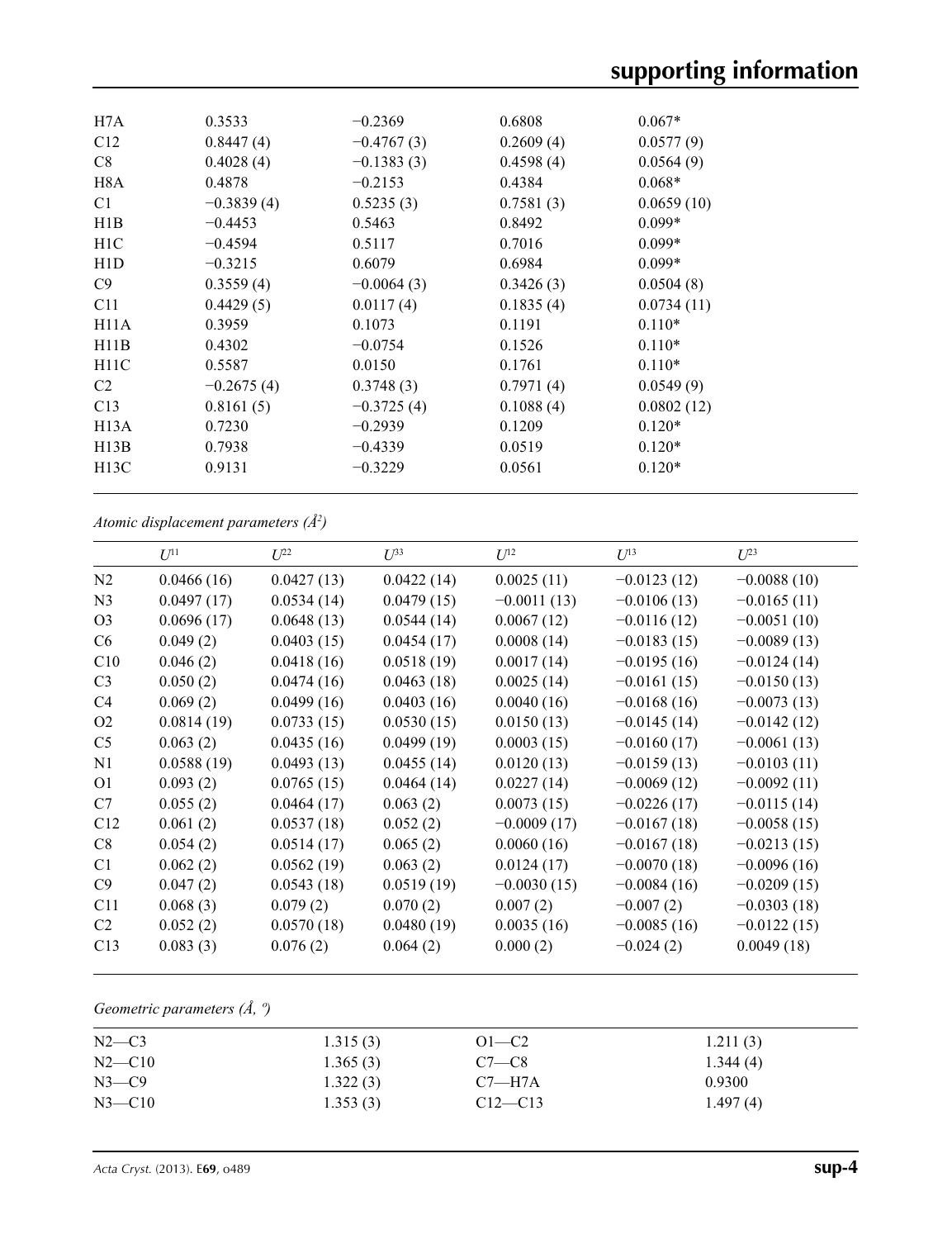| $O3 - C12$           | 1.310(3)    | $C8-C9$             | 1.413(4)    |
|----------------------|-------------|---------------------|-------------|
| $O3 - H3A$           | 0.8200      | $C8 - H8A$          | 0.9300      |
| $C6-C5$              | 1.399(4)    | $C1-C2$             | 1.498(4)    |
| $C6 - C7$            | 1.402(4)    | Cl—H1B              | 0.9600      |
| $C6 - C10$           | 1.414(3)    | $C1 - H1C$          | 0.9600      |
| $C3 - N1$            | 1.397(3)    | $Cl - H1D$          | 0.9600      |
| $C3-C4$              | 1.426(4)    | $C9 - C11$          | 1.489(4)    |
| $C4 - C5$            | 1.364(4)    | $C11 - H11A$        | 0.9600      |
| $C4 - H4A$           | 0.9300      | $C11 - H11B$        | 0.9600      |
| $O2 - C12$           | 1.195(3)    | $C11 - H11C$        | 0.9600      |
| $C5 - H5A$           | 0.9300      | $C13 - H13A$        | 0.9600      |
| $N1-C2$              | 1.371(3)    | $C13 - H13B$        | 0.9600      |
| $N1 - H1A$           | 0.8600      | C13-H13C            | 0.9600      |
|                      |             |                     |             |
| $C3 - N2 - C10$      | 118.3(2)    | $C7 - C8 - C9$      | 119.2(3)    |
| $C9 - N3 - C10$      | 117.6(2)    | $C7-C8-H8A$         | 120.4       |
| $C12 - O3 - H3A$     | 109.5       | $C9 - C8 - H8A$     | 120.4       |
| $C5 - C6 - C7$       | 125.0(3)    | $C2-C1-H1B$         | 109.5       |
| $C5-C6-C10$          | 118.0(2)    | $C2-C1-H1C$         | 109.5       |
| $C7-C6-C10$          | 117.0(3)    | $H1B - C1 - H1C$    | 109.5       |
| $N3 - C10 - N2$      | 115.3(2)    | $C2-C1-H1D$         | 109.5       |
| $N3 - C10 - C6$      | 123.0(2)    | $H1B - C1 - H1D$    | 109.5       |
| $N2 - C10 - C6$      | 121.7(3)    | $H1C - C1 - H1D$    | 109.5       |
| $N2 - C3 - N1$       | 114.4(2)    | $N3$ –C $9$ –C $8$  | 123.1(3)    |
| $N2 - C3 - C4$       | 124.0(2)    | $N3 - C9 - C11$     | 116.5(3)    |
| $N1-C3-C4$           | 121.7(3)    | $C8 - C9 - C11$     | 120.4(3)    |
| $C5-C4-C3$           | 117.3(3)    | $C9 - C11 - H11A$   | 109.5       |
| $C5-C4-H4A$          | 121.3       | $C9 - C11 - H11B$   | 109.5       |
|                      |             |                     |             |
| $C3-C4-H4A$          | 121.3       | $H11A - C11 - H11B$ | 109.5       |
| $C4-C5-C6$           | 120.7(3)    | C9-C11-H11C         | 109.5       |
| $C4-C5-H5A$          | 119.7       | H11A-C11-H11C       | 109.5       |
| $C6-C5-H5A$          | 119.7       | H11B-C11-H11C       | 109.5       |
| $C2-M1-C3$           | 129.4(2)    | $O1 - C2 - N1$      | 124.0(3)    |
| $C2-M1-H1A$          | 115.3       | $O1 - C2 - C1$      | 122.8(3)    |
| $C3-M1-H1A$          | 115.3       | $N1-C2-C1$          | 113.3(3)    |
| $C8 - C7 - C6$       | 120.1(3)    | $C12-C13-H13A$      | 109.5       |
| $C8-C7-H7A$          | 120.0       | $C12 - C13 - H13B$  | 109.5       |
| $C6-C7-H7A$          | 120.0       | H13A-C13-H13B       | 109.5       |
| $O2 - C12 - O3$      | 123.8(3)    | $C12-C13-H13C$      | 109.5       |
| $O2 - C12 - C13$     | 123.9(3)    | H13A-C13-H13C       | 109.5       |
| $O3 - Cl2 - Cl3$     | 112.2(3)    | H13B-C13-H13C       | 109.5       |
| $C9 - N3 - C10 - N2$ | $-179.5(3)$ | $C7-C6-C5-C4$       | 179.3(3)    |
| $C9 - N3 - C10 - C6$ | 0.7(4)      | $C10-C6-C5-C4$      | $-1.1(5)$   |
| $C3 - N2 - C10 - N3$ | $-179.2(3)$ | $N2 - C3 - N1 - C2$ | $-170.8(3)$ |
| $C3 - N2 - C10 - C6$ | 0.6(4)      | $C4-C3-N1-C2$       |             |
| $C5-C6-C10-N3$       | $-179.7(3)$ | $C5-C6-C7-C8$       | 10.3(5)     |
|                      |             |                     | 179.0(3)    |
| $C7-C6-C10-N3$       | 0.0(4)      | $C10-C6-C7-C8$      | $-0.6(5)$   |